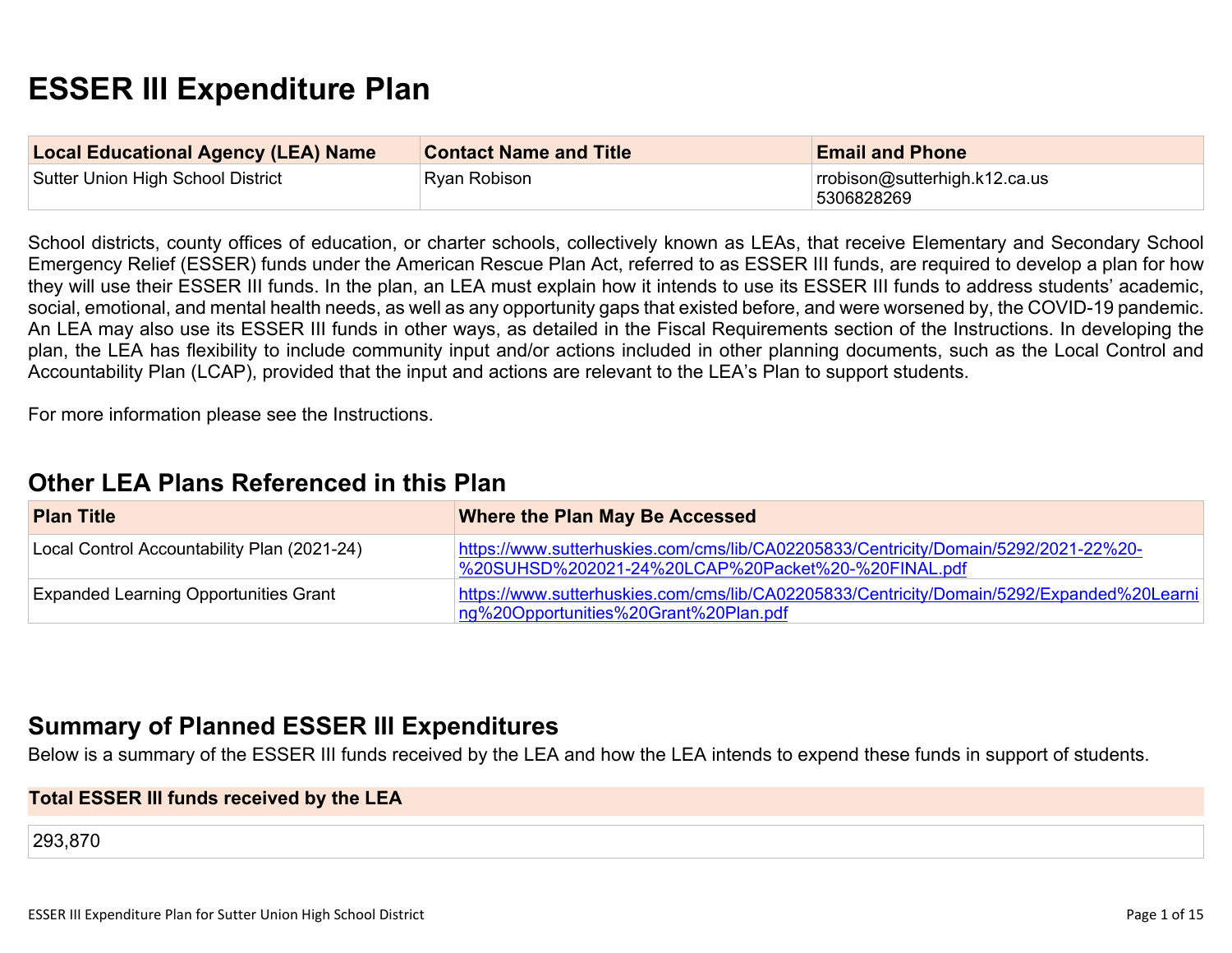| <b>Plan Section</b>                                                                      | <b>Total Planned ESSER III</b> |
|------------------------------------------------------------------------------------------|--------------------------------|
| Strategies for Continuous and Safe In-Person Learning                                    | 176,864                        |
| Addressing Lost Instructional Time (a minimum of 20 percent of the LEAs ESSER III funds) | 100,000                        |
| Use of Any Remaining Funds                                                               | 17,006                         |

#### **Total ESSER III funds included in this plan**

293,870

## **Community [Engagement](#page-10-0)**

An LEA's decisions about how to use its ESSER III funds will directly impact the students, families, and the local community. The following is a description of how the LEA meaningfully consulted with its community members in determining the prevention and mitigation strategies, strategies to address the academic impact of lost instructional time, and any other strategies or activities to be implemented by the LEA. In developing the plan, the LEA has flexibility to include input received from community members during the development of other LEA Plans, such as the LCAP, provided that the input is relevant to the development of the LEA's ESSER III Expenditure Plan.

For specific requirements, including a list of the community members that an LEA is required to consult with, please see the Community Engagement section of the Instructions.

A description of the efforts made by the LEA to meaningfully consult with its required community members and the opportunities provided by the LEA for public input in the development of the plan.

The Sutter Union High School District (SUHSD) consulted with parents, students, staff and community members to determine the best prevention and mitigation strategies to address the lost instructional time, and any other strategies or activities to be funded by the ESSER III Expenditure Plan. Sutter Union High School District (SUHSD) stakeholders played an important role in the development of the district's Local Control and Accountability Plan for 2021-2024 and the Western Association of Schools and Colleges (WASC) self-study accreditation process. The WASC self-study process mirrored the development of the LCAP. The district leveraged the WASC and LCAP stakeholder consultation processes to develop the Learning Continuity and Attendance Plan (LCAP) and the Expanded Learning Opportunities Grant (ELO). Consultation of stakeholders in the most recent cycle of planning to inform development of the ESSER III Expenditure Plan utilized a similar strategy in a more compressed time period. The following is a list of meeting dates and stakeholder groups engagement during the 2020-21 and 2021-22 school years:

WASC/LCAP Leadership Team: 8/26, 9/9, 9/23, 10/14, 10/28, 12/2, 1/13, 1/27, 2/10, 2/24, 3/10, 3/24, 4/14, 4/21, 4/28, 5/12, 5/19 (2021) Department Chair Meetings: Embedded with WASC/LCAP meeting dates due to COVID-19. (Virtual and In-Person) Sutter Education Association Meetings: 3/24 and 5/19 (2021)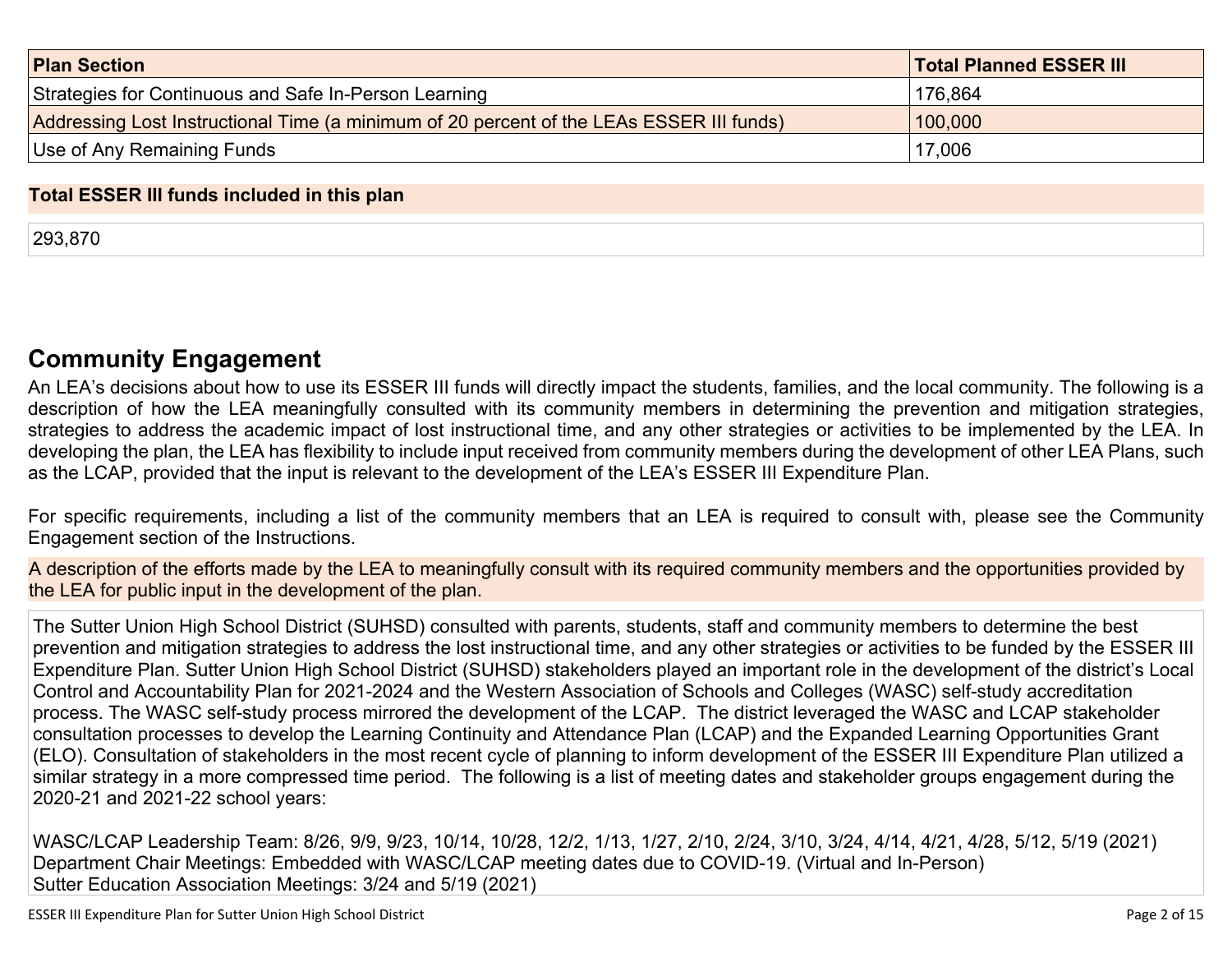E.L.A.C: Did not conduct formal in-person meetings due to COVID-19 protocols. Individual phone surveys and conversations conducted. Associated Student Body Meetings: 3/25, 4/22, 5/13 (2021) WASC/LCAP Parent Committee: 4/27, 5/2, 5/5, 6/17 (2021) CHKS: Students, Parents and Staff 4/29, 4/30 (2021) WASC Survey: Students, Parents and Staff 3/15/21 Family Intervention Team/Family Soup - Advocates representing Special Education Students, Foster Youth, and Homeless Students: 9/7/21 American Indian Education Program Parent Committee Meeting: 9/8/21 Sutter County SELPA Collaboration Dates: 9/10/21 Agriculture (FFA) Community Advisory Committee: Sub-Committee 9/13/21

SUHSD evaluated its stakeholder engagement opportunities and determined that Civil Rights Groups, including Disability Rights Organization are neither present nor served by the LEA.

A description of how the development of the plan was influenced by community input.

The feedback received during the 2020-21 school year in relation to the LCAP, WASC and ELO was incorporated into the development of the ESSER III Expenditure Plan. Addressing unfunded areas of need from prior year grants as well as addressing emerging needs identified during the 2021-2022 school year are the focus of the ESSER III Expenditure Plan. The main areas of focus identified by school and community stakeholders are:

- 1. Increase student access to mobile learning devices in the classroom.
- 2. Increase teacher access to instructional technology in the classroom.
- 3. Purchase HEPA-filter vacuum cleaners and disinfecting floor scrubbers.
- 4. Increase night custodial staff to provide extra cleaning and sanitation.
- 5. Increase staff to accommodate free meals for all students.
- 6. Provide two FTE daily on-site substitute teachers/RTI assistants.

# **Actions and [Expenditures](#page-12-0) to Address Student Needs**

The following is the LEA's plan for using its ESSER III funds to meet students' academic, social, emotional, and mental health needs, as well as how the LEA will address the opportunity gaps that existed before, and were exacerbated by, the COVID-19 pandemic. In developing the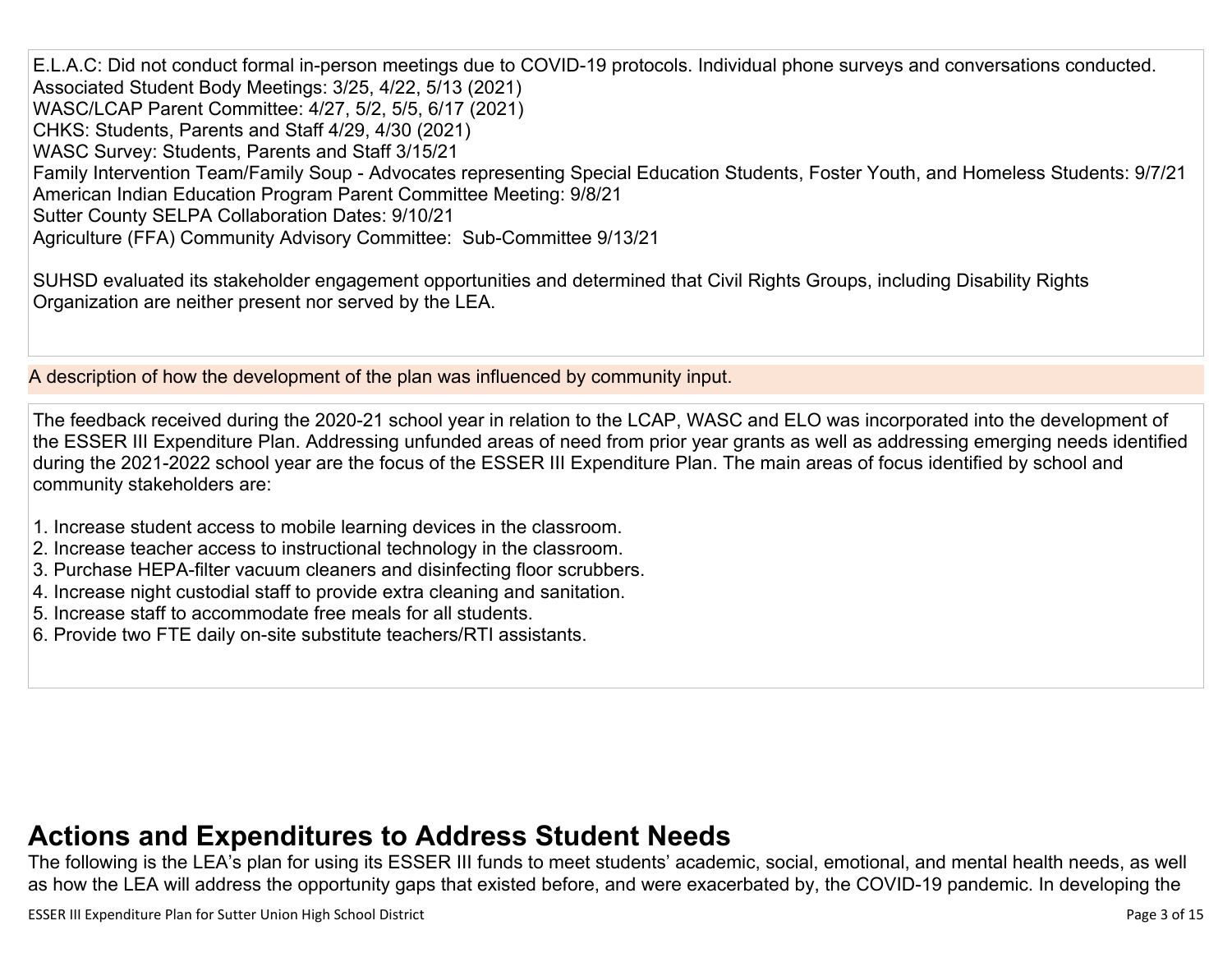plan, the LEA has the flexibility to include actions described in existing plans, including the LCAP and/or Expanded Learning Opportunity (ELO) Grant Plan, to the extent that the action(s) address the requirements of the ESSER III Expenditure Plan. For specific requirements, please refer to the Actions and Expenditures to Address Student Needs section of the Instructions.

# **Strategies for [Continuous](#page-12-1) and Safe In-Person Learning**

A description of how the LEA will use funds to continuously and safely operate schools for in-person learning in a way that reduces or prevents the spread of the COVID-19 virus.

#### **Total ESSER III funds being used to implement strategies for continuous and safe in-person learning**

176,864

| <b>Plan Alignment (if</b><br>applicable) | <b>Action Title</b>                 | <b>Action Description</b>                                                                                                                                                                                                                                                                  | <b>Planned ESSER III</b><br><b>Funded Expenditures</b> |
|------------------------------------------|-------------------------------------|--------------------------------------------------------------------------------------------------------------------------------------------------------------------------------------------------------------------------------------------------------------------------------------------|--------------------------------------------------------|
| N/A                                      | Maintenance/Sanitation<br>Equipment | Purchase HEPA-filter carpet vacuum cleaners, 2 large<br>extended wand HEPA-filter vacuum cleaners, and 2<br>sanitizing floor scrubbers                                                                                                                                                     | 25,000                                                 |
| N/A                                      | <b>Additional Custodial Support</b> | Add two .5 FTE night custodians for extra cleaning and<br>sanitation                                                                                                                                                                                                                       | 21,600                                                 |
| N/A                                      | Electronic Instructional<br>Support | Purchase 10 wall-mount interactive touchscreen monitors to<br>improve teacher/student engagement and interaction.                                                                                                                                                                          | 35,800                                                 |
| N/A                                      | <b>Food Service Support</b>         | Add two .5 FTE Food Service employees due to increase<br>number of students receiving free meals                                                                                                                                                                                           | 22,464                                                 |
| N/A                                      | <b>Substitute Support</b>           | Two onsite substitute teachers will be scheduled each day<br>during the 2021-22 school year. They will substitute as<br>needed. If they are not needed for the purpose of<br>substituting, they will assist classroom teachers with in-class<br>Response to Intervention (RTI) activities. | 72,000                                                 |

## **Addressing the Impact of Lost [Instructional](#page-13-0) Tim[e](#page-13-0)**

A description of how the LEA will use funds to address the academic impact of lost instructional time.

**Total ESSER III funds being used to address the academic impact of lost instructional time**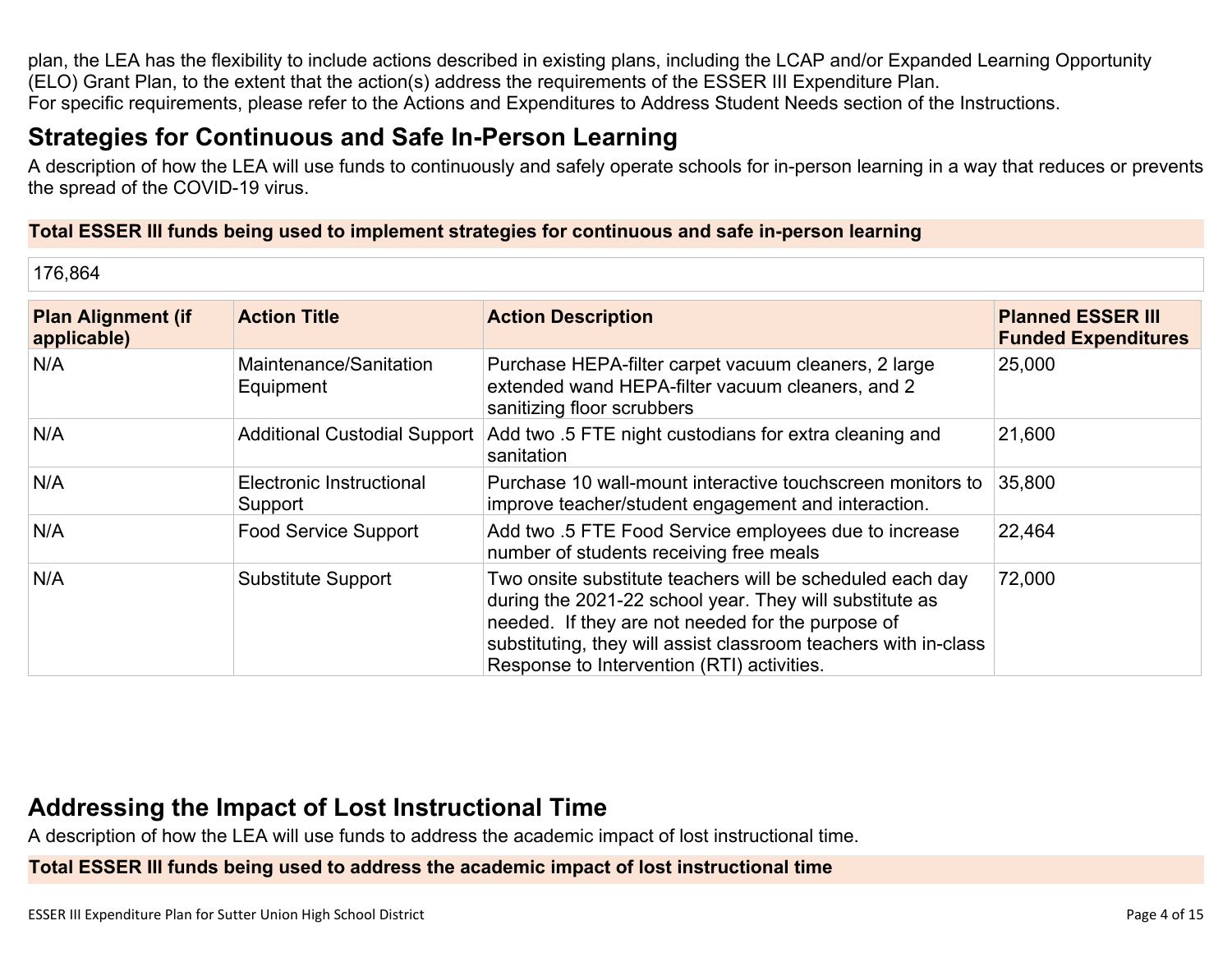| TUU.UUU                                  |                           |                                                                                                                                                                                                                                                                                           |                                                        |
|------------------------------------------|---------------------------|-------------------------------------------------------------------------------------------------------------------------------------------------------------------------------------------------------------------------------------------------------------------------------------------|--------------------------------------------------------|
| <b>Plan Alignment (if</b><br>applicable) | <b>Action Title</b>       | <b>Action Description</b>                                                                                                                                                                                                                                                                 | <b>Planned ESSER III</b><br><b>Funded Expenditures</b> |
| <b>ELO</b>                               | Devices and Storage Carts | The district will purchase 175 additional personal electronic<br>devices to meet the needs of students who do not have<br>access, to increase engagement in the classroom, as well<br>as independent study, remote learning, or accessing<br>Edgenuity for credit recovery opportunities. | 100,000                                                |

## **Use of Any [Remaining](#page-13-1) Fund[s](#page-13-1)**

100,000

A description of the how the LEA will use any remaining ESSER III funds, as applicable.

### **Total ESSER III funds being used to implement additional actions**

| 17,006                                   |                                |                                                                                            |                                                        |
|------------------------------------------|--------------------------------|--------------------------------------------------------------------------------------------|--------------------------------------------------------|
| <b>Plan Alignment (if</b><br>applicable) | <b>Action Title</b>            | <b>Action Description</b>                                                                  | <b>Planned ESSER III</b><br><b>Funded Expenditures</b> |
| <b>ELO</b>                               | <b>Mobile Learning Devices</b> | Establish a technology repair and replacement budget to<br>service mobile learning devices | 17,006                                                 |

# **Ensuring [Interventions](#page-13-2) are Addressing Student Need[s](#page-13-2)**

The LEA is required to ensure its interventions will respond to the academic, social, emotional, and mental health needs of all students, and particularly those students most impacted by the COVID–19 pandemic. The following is the LEA's plan for ensuring that the actions and expenditures in the plan are addressing the identified academic, social, emotional, and mental health needs of its students, and particularly those students most impacted by the COVID–19 pandemic.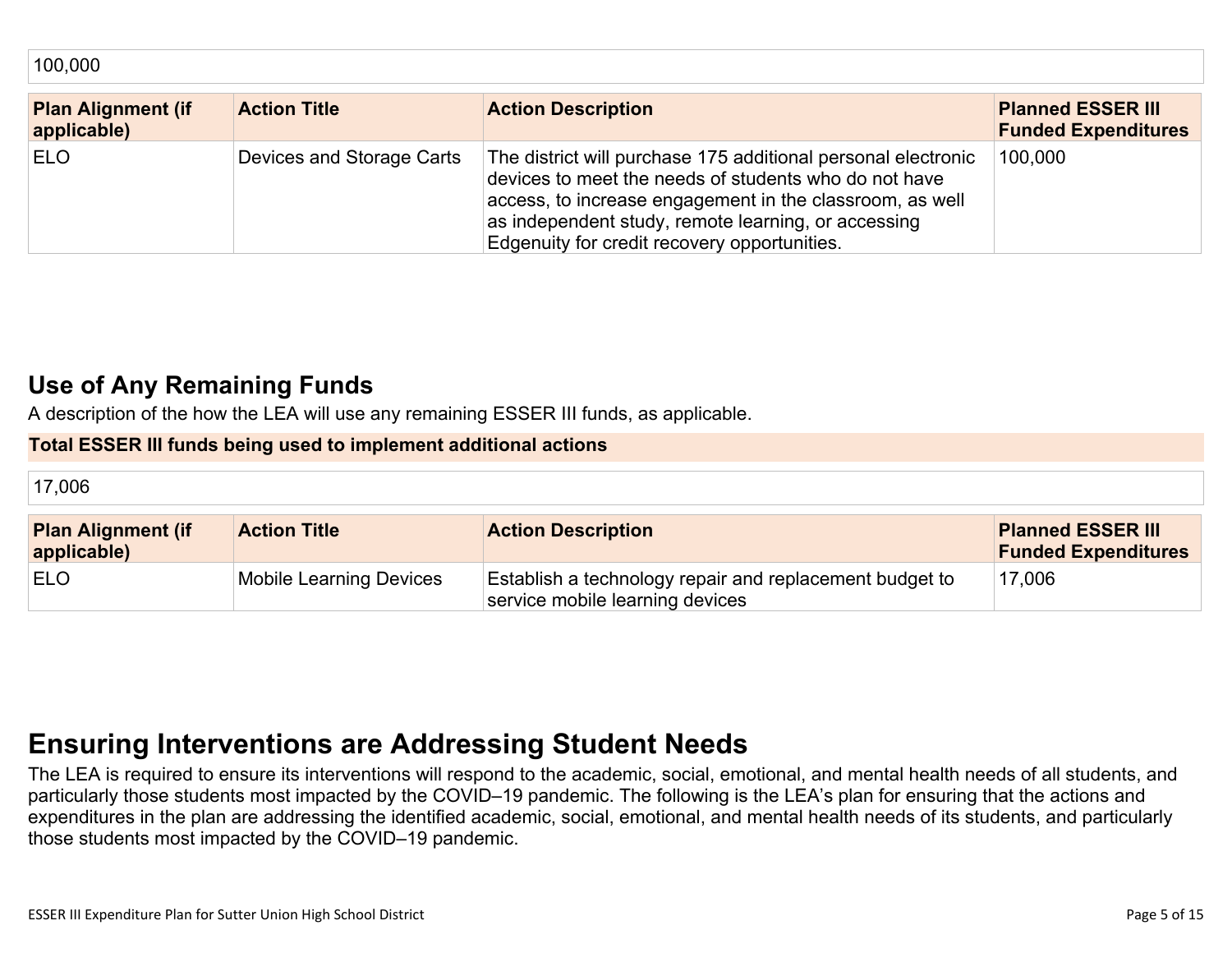| <b>Action Title(s)</b>              | <b>How Progress will be Monitored</b>                                                                                                                                                                                                                                                                                                                                                                                          | <b>Frequency of Progress Monitoring</b>                                                                                                                                                                                                                                                                                                                                             |
|-------------------------------------|--------------------------------------------------------------------------------------------------------------------------------------------------------------------------------------------------------------------------------------------------------------------------------------------------------------------------------------------------------------------------------------------------------------------------------|-------------------------------------------------------------------------------------------------------------------------------------------------------------------------------------------------------------------------------------------------------------------------------------------------------------------------------------------------------------------------------------|
| Devices and Storage Carts           | Acquisition of learning devices will be<br>processed by district's CBO. Inventory and<br>distribution will be facilitated by Librarian and<br>Technology Support Technician.                                                                                                                                                                                                                                                   | Distribution of devices will be monitored continuously.<br>Inventory and condition of devices will be monitored three<br>times each year. At the beginning of the school year, at the<br>end of the first semester, and at the end of the school year.<br>Students' academic progress will be monitored continuously<br>following the district's weekly Collaboration/PLC schedule. |
| Electronic Instructional<br>Support | Acquisition of wall-mount interactive<br>touchscreen monitors will be processed by<br>district's CBO. Distribution and installation of<br>interactive touchscreens will be coordinated by<br>the CBO, Director of Maintenance, and<br><b>Technology Department.</b>                                                                                                                                                            | Evaluation of effective instructional strategies and the impact<br>on student's academic achievement will be monitored<br>continuously following the district's weekly Collaboration/PLC<br>schedule.                                                                                                                                                                               |
| Maintenance/Sanitation<br>Equipment | Acquisition of maintenance and sanitation<br>equipment will be processed and inventoried by<br>district's CBO. Equipment distribution, training<br>and cleaning schedules will be initiated by the<br>Director of Maintenance.<br>Superintendent/Principal will evaluate the effect<br>the equipment has on the cleanliness and<br>appearance of the campus.                                                                   | Progress will be evaluated on a daily basis. Formal quarterly<br>progress reports will be approved the the Governing Board<br>(Williams Report). An annual facility review and report will be<br>conducted by the district's Safety and Compliance Officer<br>using a facility inspection tool.                                                                                     |
| <b>Additional Custodial Support</b> | Appearance of the campus and cleanliness of<br>classrooms will be monitored by all<br>stakeholders who will provide informal and<br>formal feedback to the Superintendent/Principal<br>and Director of Maintenance. The Director of<br>Maintenance is responsible for evaluating<br>individual staff performance and the cleanliness<br>of classrooms and bathrooms on campus.                                                 | Progress will be evaluated on a daily basis. Formal quarterly<br>progress reports will be approved the the Governing Board<br>(Williams Report). An annual facility review and report will be<br>conducted by the district's Safety and Compliance Officer<br>using a facility inspection tool.                                                                                     |
| <b>Food Service Support</b>         | Effective food production and distribution will be<br>monitored by the Food Service Director on a<br>daily basis. Stakeholders will provide informal<br>and formal feedback to the<br>Superintendent/Principal and the Food Service<br>Director. Food Service Director is responsible<br>for evaluation of individual staff performance<br>and the effect additional staff have on the<br>quality of the food service program. | Progress will be evaluated on a daily basis. Monthly,<br>quarterly, and annual reports will be generated to assist in a<br>more formal Food Service program quality review.                                                                                                                                                                                                         |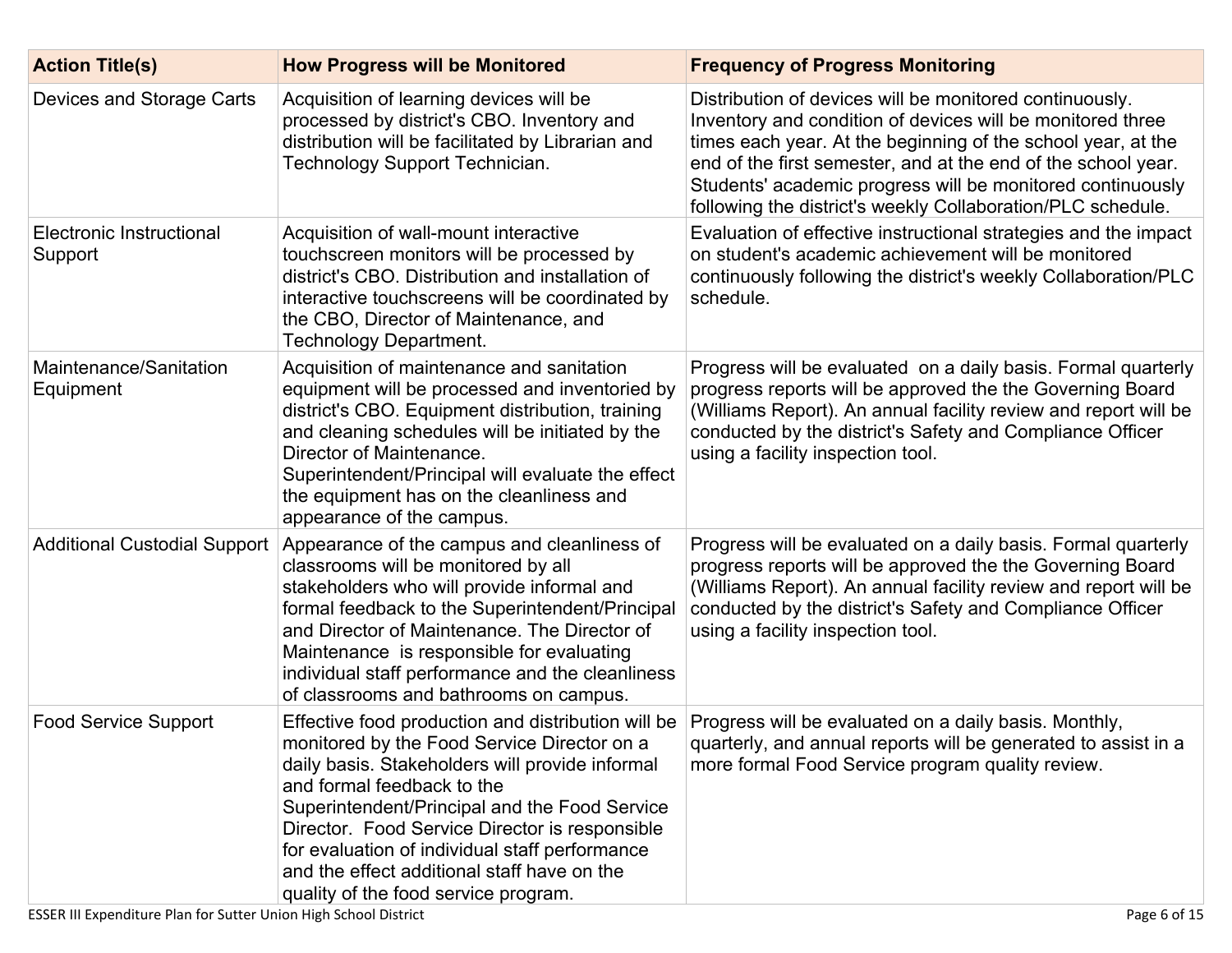| <b>Action Title(s)</b>         | <b>How Progress will be Monitored</b>                                                                                                              | <b>Frequency of Progress Monitoring</b>                                                                                                                                                                                                                                                                                                              |
|--------------------------------|----------------------------------------------------------------------------------------------------------------------------------------------------|------------------------------------------------------------------------------------------------------------------------------------------------------------------------------------------------------------------------------------------------------------------------------------------------------------------------------------------------------|
| Substitute Support             | Attendance Secretary will monitor the district's<br>ability to fill all teachers' absences with qualified<br>substitute teachers on a daily basis. | Progress will be evaluated on a daily, weekly, and monthly<br>basis. An annual review of the utilization of on-site substitute<br>teachers will be conducted by the CBO and<br>Superintendent/Principal. On-site substitutes will participate<br>in weekly collaboration and PLC meetings to increase<br>continuity of learning and student support. |
| <b>Mobile Learning Devices</b> | Technology Support Technician will maintain an<br>inventory of needed devices.                                                                     | Maintenance and repair will be conducted on an as-needed<br>basis with inventory evaluated three times per year<br>(beginning of year, end of first semester, end of school year).                                                                                                                                                                   |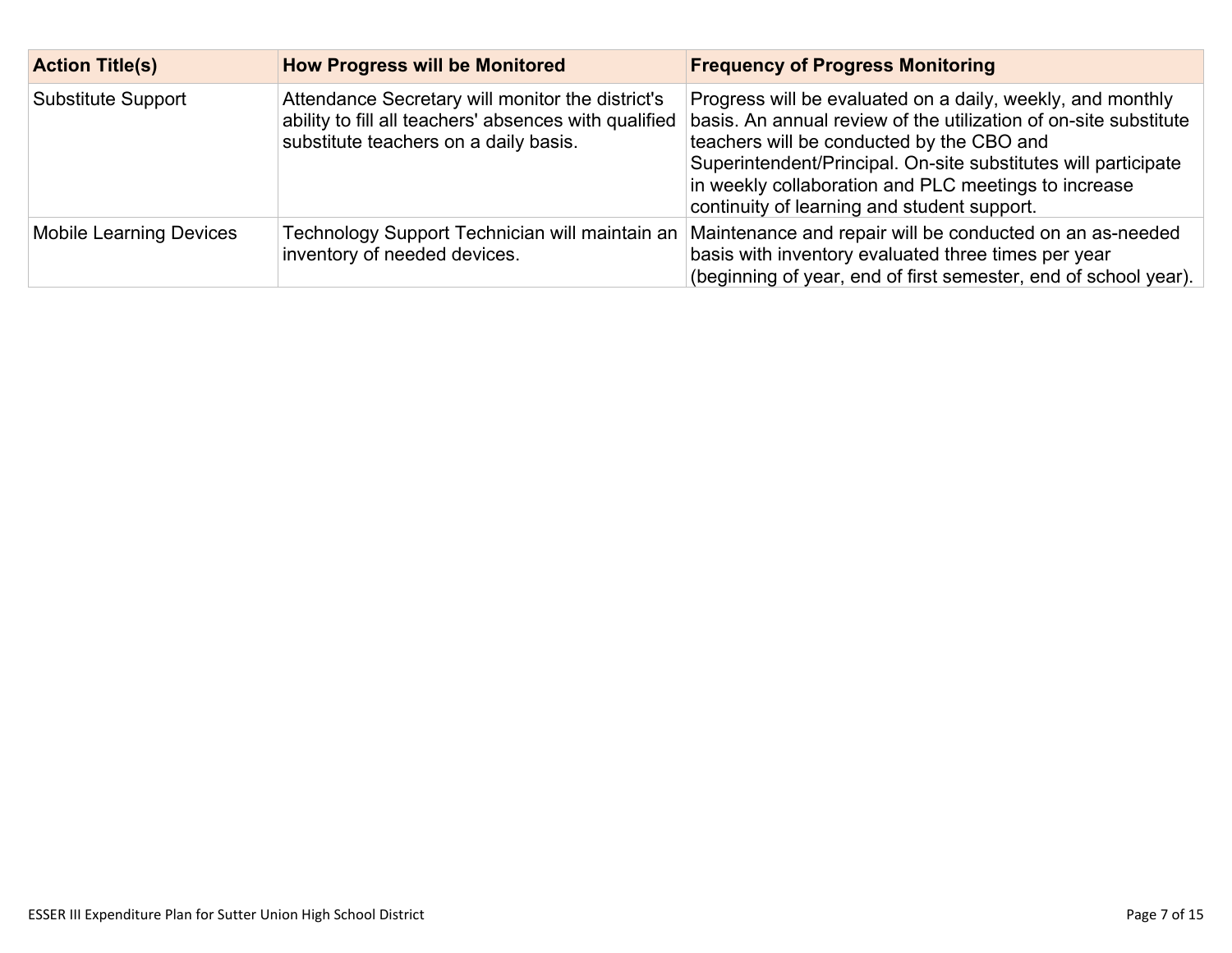# **ESSER III Expenditure Plan Instructions**

#### **Introduction**

School districts, county offices of education (COEs), or charter schools, collectively known as local educational agencies (LEAs), that receive Elementary and Secondary School Emergency Relief (ESSER) funds under the American Rescue Plan (ARP) Act, referred to as ESSER III funds, are required to develop a plan for how they will use ESSER III funds to, at a minimum, address students' academic, social, emotional, and mental health needs, as well as the opportunity gaps that existed before, and were exacerbated by, the COVID-19 pandemic.

The plan must be adopted by the local governing board or body of the LEA at a public meeting on or before October 29, 2021 and must be submitted for review and approval within five days of adoption. A school district must submit its ESSER III Expenditure Plan to its COE for review and approval; a COE must submit its plan to the California Department of Education for review and approval. A charter school must submit its plan to its chartering authority for review and to the COE of the county in which the charter school operates for review and approval.

In addition, consistent with the requirements of the ARP, Volume 86, *Federal Register*, page 21201, April 22, 2021, the ESSER III Expenditure Plan must be:

- Written in an understandable and uniform format;
- Written in a language that parents can understand, to the extent practicable;
	- $\circ$  If it is not practicable to provide written translations to a parent with limited English proficiency, the plan must be orally translated for parents
- Provided in an alternative format to a parent who is an individual with a disability as defined by the Americans with Disabilities Act, upon request; and
- Be made publicly available on the LEA's website.

For additional information regarding ESSER III funding please see the ARP Act Funding web page at <https://www.cde.ca.gov/fg/cr/arpact.asp>.

For technical assistance related to the completion of the ESSER III Expenditure Plan, please contact [EDReliefFunds@cde.ca.gov](mailto:EDReliefFunds@cde.ca.gov).

### **Fiscal Requirements**

- The LEA must use at least 20 percent (20%) of its ESSER III apportionment for expenditures related to addressing the academic impact of lost instructional time through the implementation of evidence-based interventions, such as summer learning or summer enrichment, extended day, comprehensive afterschool programs, or extended school year programs.
	- o For purposes of this requirement, "evidence-based interventions" include practices or programs that have **evidence** to show that they are effective at producing results and improving outcomes when implemented. This kind of evidence has generally been produced through formal studies and research. There are four tiers, or levels, of evidence:

ESSER III Expenditure Plan for Sutter Union High School District Page 8 of 15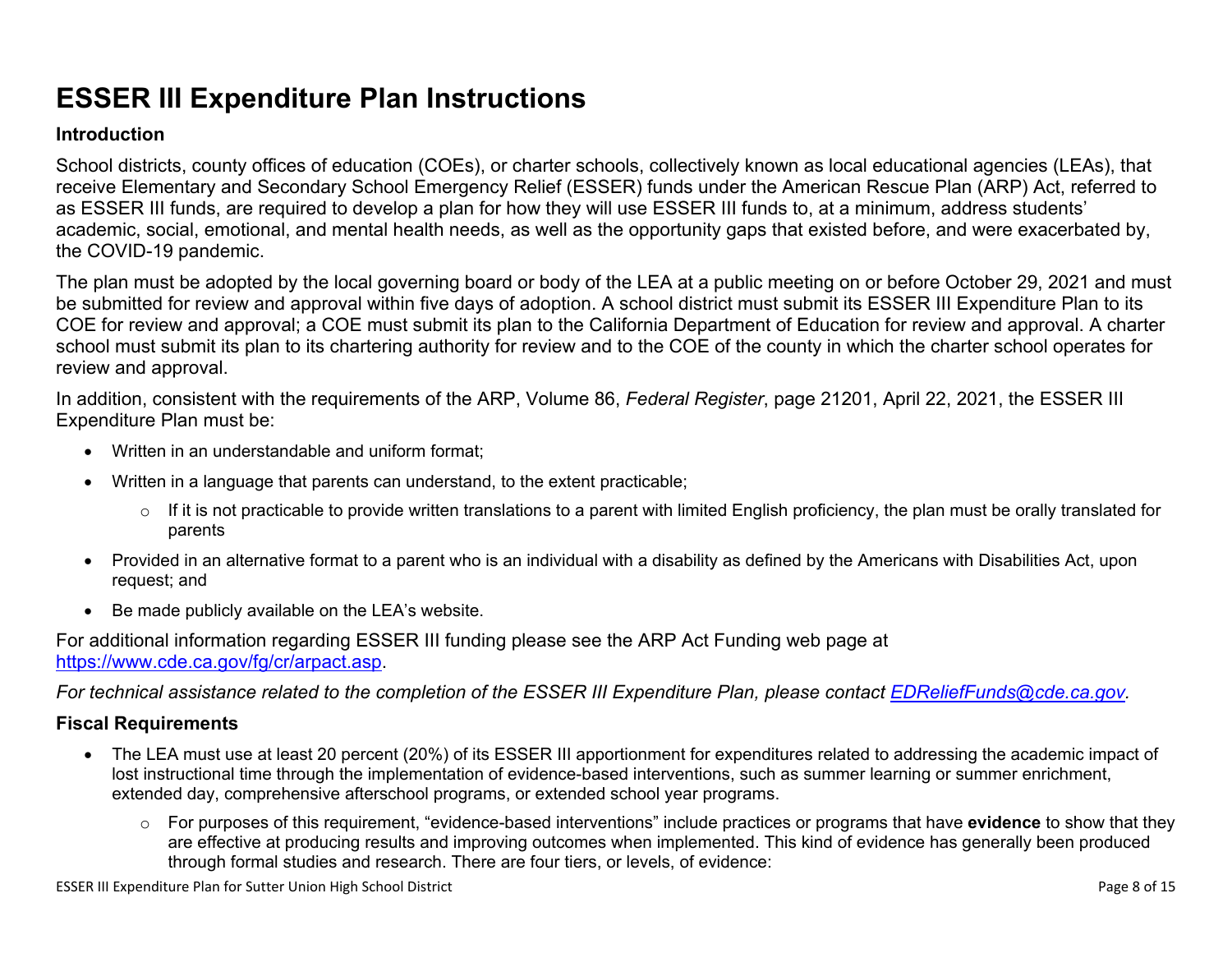- **Tier 1 – Strong Evidence**: the effectiveness of the practices or programs is supported by one or more well-designed and wellimplemented randomized control experimental studies.
- **Tier 2 – Moderate Evidence**: the effectiveness of the practices or programs is supported by one or more well-designed and wellimplemented quasi-experimental studies.
- **Tier 3 – Promising Evidence**: the effectiveness of the practices or programs is supported by one or more well-designed and wellimplemented correlational studies (with statistical controls for selection bias).
- **Tier 4 – Demonstrates a Rationale**: practices that have a well-defined logic model or theory of action, are supported by research, and have some effort underway by a State Educational Agency, LEA, or outside research organization to determine their effectiveness.
- o **For additional information please see the Evidence-Based Interventions Under the ESSA web page at** <https://www.cde.ca.gov/re/es/evidence.asp>**.**
- The LEA must use the remaining ESSER III funds consistent with section 2001(e)(2) of the ARP Act, including for:
	- $\circ$  Any activity authorized by the Elementary and Secondary Education Act (ESEA) of 1965;
	- $\circ$  Any activity authorized by the Individuals with Disabilities Education Act (IDEA);
	- o Any activity authorized by the Adult Education and Family Literacy Act;
	- $\circ$  Any activity authorized by the Carl D. Perkins Career and Technical Education Act of 2006;
	- $\circ$  Coordination of preparedness and response efforts of LEAs with State, local, Tribal, and territorial public health departments, and other relevant agencies, to improve coordinated responses among such entities to prevent, prepare for, and respond to COVID-19;
	- $\circ$  Activities to address the unique needs of low-income students, students with disabilities, English learners, racial and ethnic minorities, homeless students, and foster youth, including how outreach and service delivery will meet the needs of each population;
	- o Developing and implementing procedures and systems to improve the preparedness and response efforts of LEAs;
	- $\circ$  Training and professional development for staff of the LEA on sanitation and minimizing the spread of infectious diseases;
	- $\circ$  Purchasing supplies to sanitize and clean the facilities of an LEA, including buildings operated by such agency;
	- $\circ$  Planning for, coordinating, and implementing activities during long-term closures, including providing meals to eligible students, providing technology for online learning to all students, providing guidance for carrying out requirements under IDEA, and ensuring other educational services can continue to be provided consistent with all Federal, State, and local requirements;
	- $\circ$  Purchasing education technology (including hardware, software, and connectivity) for students who are served by the LEA that aids in regular and substantive educational interaction between students and their classroom instructors, including low-income students and children with disabilities, which may include assistive technology or adaptive equipment;
	- $\circ$  Providing mental health services and supports, including through the implementation of evidence-based full-service community schools;
	- o Planning and implementing activities related to summer learning and supplemental after school programs, including providing classroom instruction or online learning during the summer months and addressing the needs of underserved students;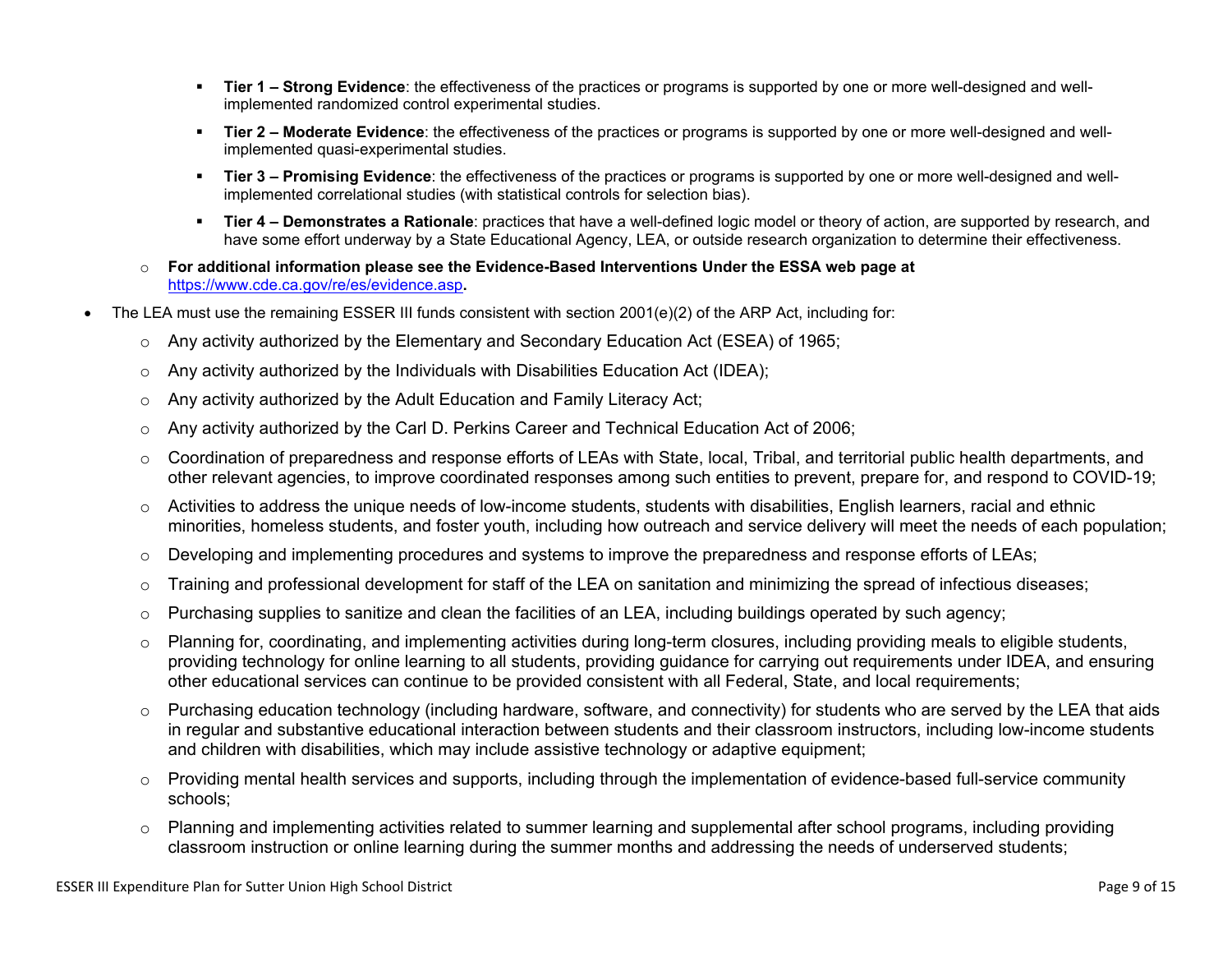- $\circ$  Addressing learning loss among students, including underserved students, by:
	- Administering and using high-quality assessments that are valid and reliable, to accurately assess students' academic progress and assist educators in meeting students' academic needs, including through differentiated instruction,
	- **IMPLEMENTER IMPLEMENT LIME STARK IMPLEMENT IMPLEMENT IMPLY** Implementing evidents,
	- Providing information and assistance to parents and families of how they can effectively support students, including in a distance learning environment, and
	- Tracking student attendance and improving student engagement in distance education;

**Note:** A definition of "underserved students" is provided in the Community Engagement section of the instructions.

- $\circ$  School facility repairs and improvements to enable operation of schools to reduce risks of virus transmission and exposure to environmental health hazards, and to support student health needs;
- $\circ$  Inspection, testing, maintenance, repair, replacement, and upgrade projects to improve the indoor air quality in school facilities, including mechanical and nonmechanical heating, ventilation, and air conditioning systems, filtering, purification and other air cleaning, fans, control systems, and window and door replacement;
- $\circ$  Developing strategies and implementing public health protocols including, to the greatest extent practicable, policies in line with guidance from the Centers for Disease Control and Prevention (CDC) for the reopening and operation of school facilities to effectively maintain the health and safety of students, educators, and other staff;
- $\circ$  Other activities that are necessary to maintain the operation of and continuity of services in LEAs and continuing to employ existing staff of the LEA.

### <span id="page-9-0"></span>**Other LEA Plans Referenced in this Plan**

In developing the plan, the LEA has flexibility to include community input and/or actions included in other planning documents, such as the Local Control and Accountability Plan (LCAP) and/or the Expanded Learning Opportunities (ELO) Grant Plan, provided that the input and/or actions address the requirements of the ESSER III Expenditure Plan.

An LEA that chooses to utilize community input and/or actions from other planning documents must provide the name of the plan(s) referenced by the LEA and a description of where the plan(s) may be accessed by the public (such as a link to a web page or the street address of where the plan(s) are available) in the table. The LEA may add or delete rows from the table as necessary.

An LEA that chooses not to utilize community input and/or actions from other planning documents may provide a response of "Not Applicable" in the table.

#### <span id="page-9-1"></span>**Summary of Expenditures**

The Summary of Expenditures table provides an overview of the ESSER III funding received by the LEA and how the LEA plans to use its ESSER III funds to support the strategies and interventions being implemented by the LEA.

#### **Instructions**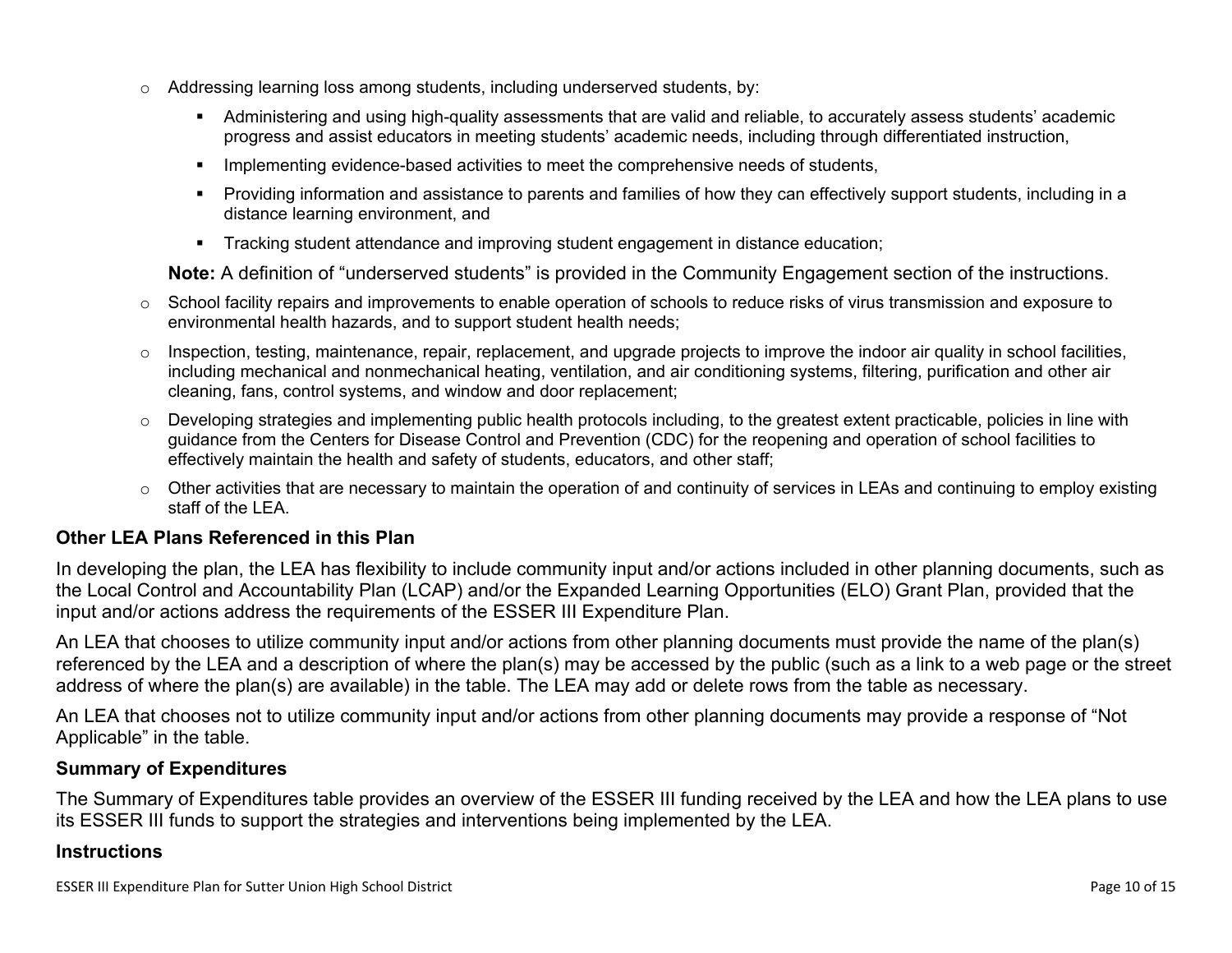For the 'Total ESSER III funds received by the LEA,' provide the total amount of ESSER III funds received by the LEA.

In the Total Planned ESSER III Expenditures column of the table, provide the amount of ESSER III funds being used to implement the actions identified in the applicable plan sections.

For the 'Total ESSER III funds included in this plan,' provide the total amount of ESSER III funds being used to implement actions in the plan.

### <span id="page-10-0"></span>**Community Engagement**

### **Purpose and Requirements**

An LEA's decisions about how to use its ESSER III funds will directly impact the students, families, and the local community, and thus the LEA's plan must be tailored to the specific needs faced by students and schools. These community members will have significant insight into what prevention and mitigation strategies should be pursued to keep students and staff safe, as well as how the various COVID–19 prevention and mitigation strategies impact teaching, learning, and day-to-day school experiences.

An LEA must engage in meaningful consultation with the following community members, as applicable to the LEA:

- Students:
- Families, including families that speak languages other than English;
- School and district administrators, including special education administrators;
- Teachers, principals, school leaders, other educators, school staff, and local bargaining units, as applicable.

"Meaningful consultation" with the community includes considering the perspectives and insights of each of the required community members in identifying the unique needs of the LEA, especially related to the effects of the COVID-19 pandemic. Comprehensive strategic planning will utilize these perspectives and insights to determine the most effective strategies and interventions to address these needs through the programs and services the LEA implements with its ESSER III funds.

Additionally, an LEA must engage in meaningful consultation with the following groups to the extent that they are present or served in the LEA:

- Tribes;
- Civil rights organizations, including disability rights organizations (e.g. the American Association of People with Disabilities, the American Civil Liberties Union, National Association for the Advancement of Colored People, etc.); and
- Individuals or advocates representing the interests of children with disabilities, English learners, homeless students, foster youth, migratory students, children who are incarcerated, and other underserved students.
	- o For purposes of this requirement "underserved students" include:
		- **Students who are low-income:**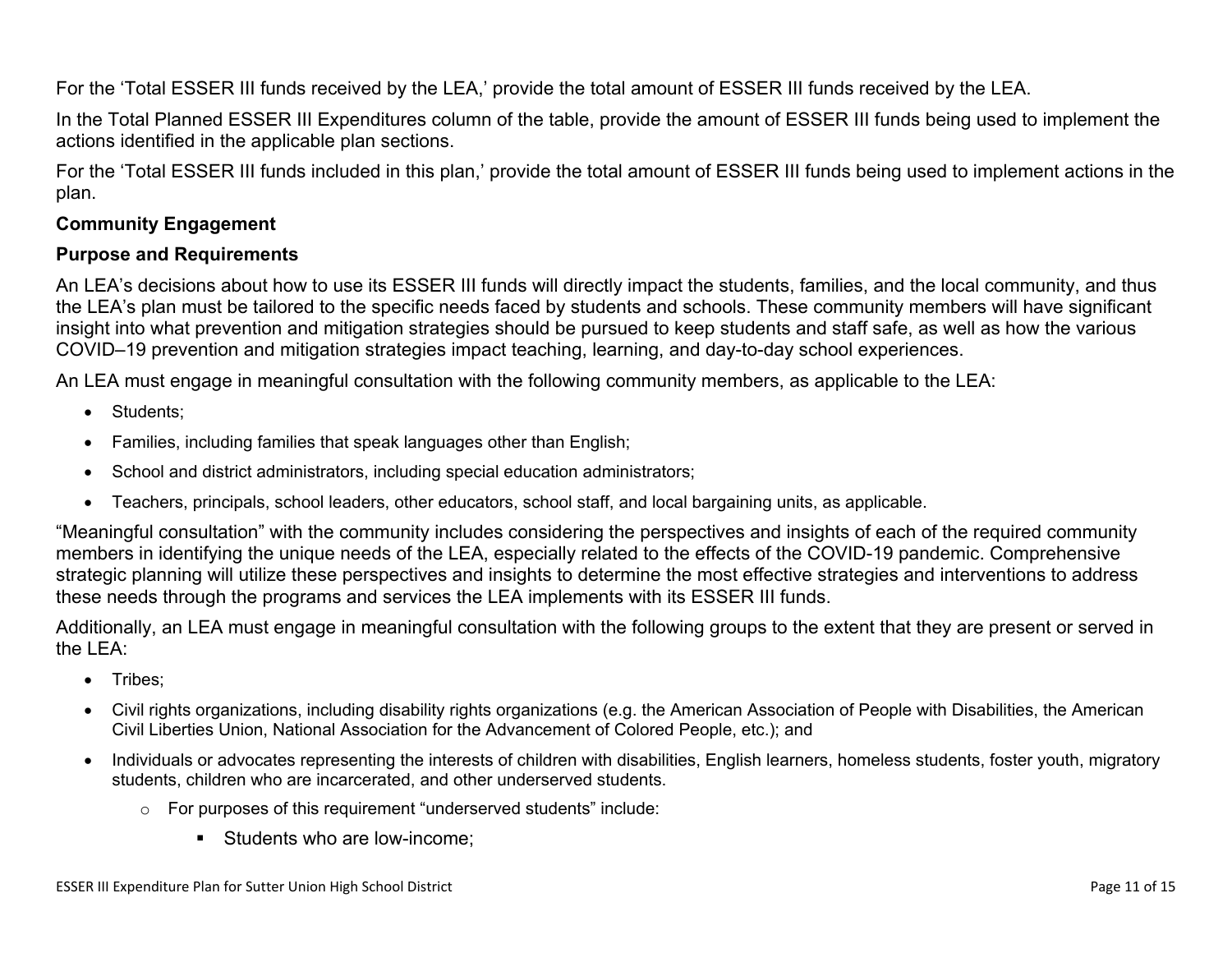- Students who are English learners;
- Students of color:
- Students who are foster youth;
- Homeless students;
- **Students with disabilities: and**
- **Migratory students.**

LEAs are also encouraged to engage with community partners, expanded learning providers, and other community organizations in developing the plan.

Information and resources that support effective community engagement may be found under *Resources* on the following web page of the CDE's website: <https://www.cde.ca.gov/re/lc>.

### **Instructions**

In responding to the following prompts, the LEA may reference or include input provided by community members during the development of existing plans, including the LCAP and/or the ELO Grant Plan, to the extent that the input is applicable to the requirements of the ESSER III Expenditure Plan. Descriptions provided should include sufficient detail yet be sufficiently succinct to promote a broad understanding among the LEA's local community.

### A description of the efforts made by the LEA to meaningfully consult with its required community members and the **opportunities provided by the LEA for public input in the development of the plan.**

A sufficient response to this prompt will describe how the LEA sought to meaningfully consult with its required community members in the development of the plan, how the LEA promoted the opportunities for community engagement, and the opportunities that the LEA provided for input from the public at large into the development of the plan.

As noted above, a description of "meaningful consultation" with the community will include an explanation of how the LEA has considered the perspectives and insights of each of the required community members in identifying the unique needs of the LEA, especially related to the effects of the COVID-19 pandemic.

## **A description of the how the development of the plan was influenced by community input.**

A sufficient response to this prompt will provide clear, specific information about how input from community members and the public at large was considered in the development of the LEA's plan for its use of ESSER III funds. This response must describe aspects of the ESSER III Expenditure Plan that were influenced by or developed in response to input from community members.

- For the purposes of this prompt, "aspects" may include:
	- Prevention and mitigation strategies to continuously and safely operate schools for in-person learning;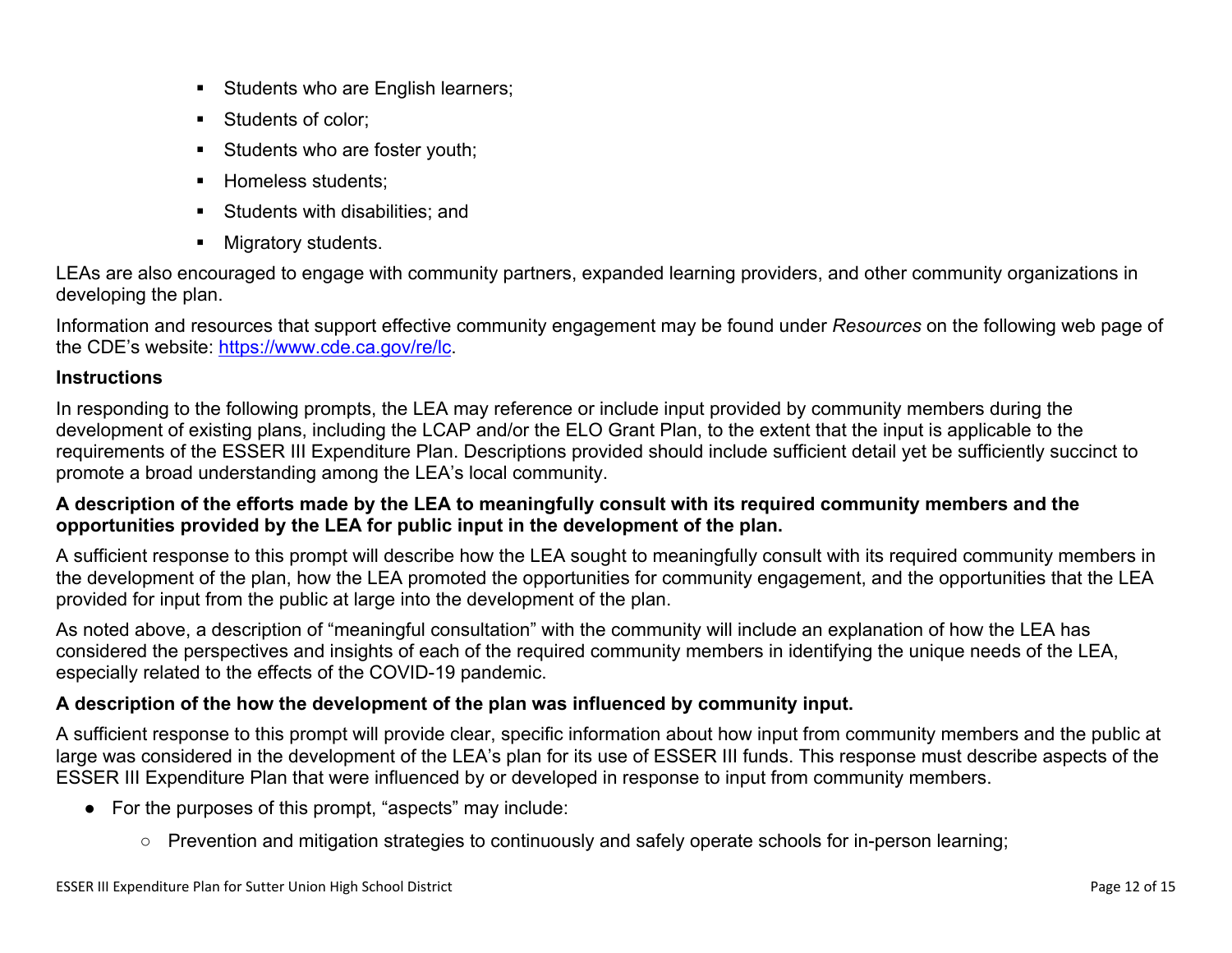- Strategies to address the academic impact of lost instructional time through implementation of evidence-based interventions (e.g. summer learning or summer enrichment, extended day, comprehensive afterschool programs, or extended school year programs);
- Any other strategies or activities implemented with the LEA's ESSER III fund apportionment consistent with section 2001(e)(2) of the ARP Act; and
- Progress monitoring to ensure interventions address the academic, social, emotional, and mental health needs for all students, especially those students disproportionately impacted by COVID-19

For additional information and guidance, please see the U.S. Department of Education's Roadmap to Reopening Safely and Meeting All Students' Needs Document, available here: [https://www2.ed.gov/documents/coronavirus/reopening-2.pdf.](https://www2.ed.gov/documents/coronavirus/reopening-2.pdf)

### <span id="page-12-0"></span>**Planned Actions and Expenditures**

#### **Purpose and Requirements**

As noted in the Introduction, an LEA receiving ESSER III funds is required to develop a plan to use its ESSER III funds to, at a minimum, address students' academic, social, emotional, and mental health needs, as well as the opportunity gaps that existed before, and were exacerbated by, the COVID-19 pandemic.

#### **Instructions**

An LEA has the flexibility to include actions described in existing plans, including the LCAP and/or ELO Grant Plan, to the extent that the action(s) address the requirements of the ESSER III Expenditure Plan. When including action(s) from other plans, the LEA must describe how the action(s) included in the ESSER III Expenditure Plan supplement the work described in the plan being referenced. The LEA must specify the amount of ESSER III funds that it intends to use to implement the action(s); these ESSER III funds must be in addition to any funding for those action(s) already included in the plan(s) referenced by the LEA. Descriptions of actions provided should include sufficient detail yet be sufficiently succinct to promote a broad understanding among the LEA's local community.

#### <span id="page-12-1"></span>**Strategies for Continuous and Safe In-Person Learning**

Provide the total amount of funds being used to implement actions related to Continuous and Safe In-Person Learning, then complete the table as follows:

- If the action(s) are included in another plan, identify the plan and provide the applicable goal and/or action number from the plan. If the action(s) are not included in another plan, write "N/A".
- Provide a short title for the  $action(s)$ .
- Provide a description of the action(s) the LEA will implement using ESSER III funds for prevention and mitigation strategies that are, to the greatest extent practicable, in line with the most recent CDC guidance, in order to continuously and safely operate schools for in-person learning.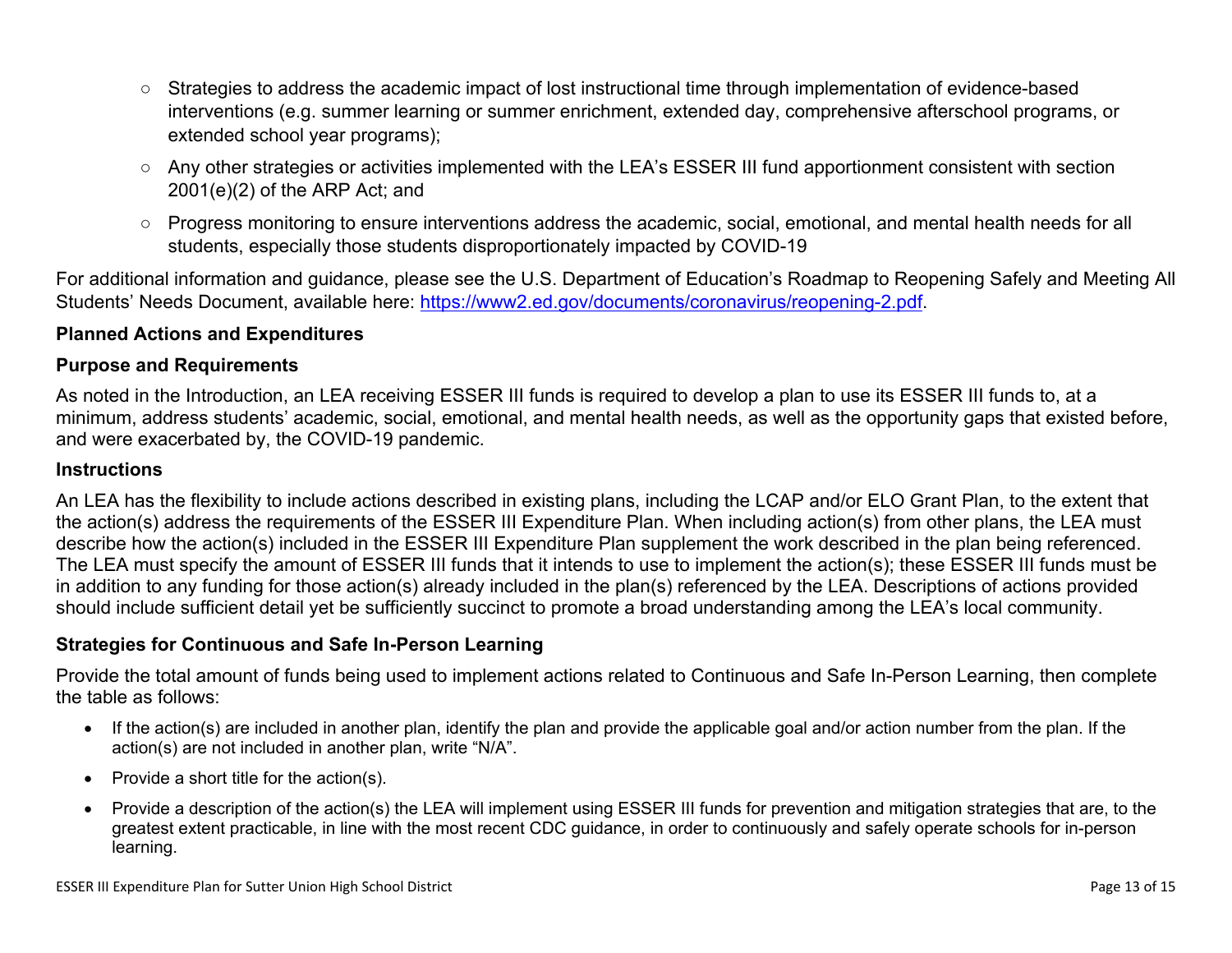Specify the amount of ESSER III funds the LEA plans to expend to implement the action(s); these ESSER III funds must be in addition to any funding for those action(s) already included in the plan(s) referenced by the LEA.

#### <span id="page-13-0"></span>**Addressing the Impact of Lost Instructional Time**

As a reminder, the LEA must use not less than 20 percent of its ESSER III funds to address the academic impact of lost instructional time. Provide the total amount of funds being used to implement actions related to addressing the impact of lost instructional time, then complete the table as follows:

- If the action(s) are included in another plan, identify the plan and provide the applicable goal and/or action number from the plan. If the action(s) are not included in another plan, write "N/A".
- Provide a short title for the  $action(s)$ .
- Provide a description of the action(s) the LEA will implement using ESSER III funds to address the academic impact of lost instructional time through the implementation of evidence-based interventions, such as summer learning or summer enrichment, extended day, comprehensive afterschool programs, or extended school year programs.
- Specify the amount of ESSER III funds the LEA plans to expend to implement the action(s); these ESSER III funds must be in addition to any funding for those action(s) already included in the plan(s) referenced by the LEA.

#### <span id="page-13-1"></span>**Use of Any Remaining Funds**

After completing the Strategies for Continuous and Safe In-Person Learning and the Addressing the Impact of Lost Instructional Time portions of the plan, the LEA may use any remaining ESSER III funds to implement additional actions to address students' academic, social, emotional, and mental health needs, as well as to address opportunity gaps, consistent with the allowable uses identified above in the Fiscal Requirements section of the Instructions. LEAs choosing to use ESSER III funds in this manner must provide the total amount of funds being used to implement actions with any remaining ESSER III funds, then complete the table as follows:

- If the action(s) are included in another plan, identify the plan and provide the applicable goal and/or action number from the plan. If the action(s) are not included in another plan, write "N/A".
- Provide a short title for the  $action(s)$ .
- Provide a description of any additional action(s) the LEA will implement to address students' academic, social, emotional, and mental health needs, as well as to address opportunity gaps, consistent with the allowable uses identified above in the Fiscal Requirements section of the Instructions. If an LEA has allocated its entire apportionment of ESSER III funds to strategies for continuous and safe in-person learning and/or to addressing the impact of lost instructional time, the LEA may indicate that it is not implementing additional actions.
- Specify the amount of ESSER III funds the LEA plans to expend to implement the action(s); these ESSER III funds must be in addition to any funding for those action(s) already included in the plan(s) referenced by the LEA. If the LEA it is not implementing additional actions the LEA must indicate "\$0".

#### <span id="page-13-2"></span>**Ensuring Interventions are Addressing Student Needs**